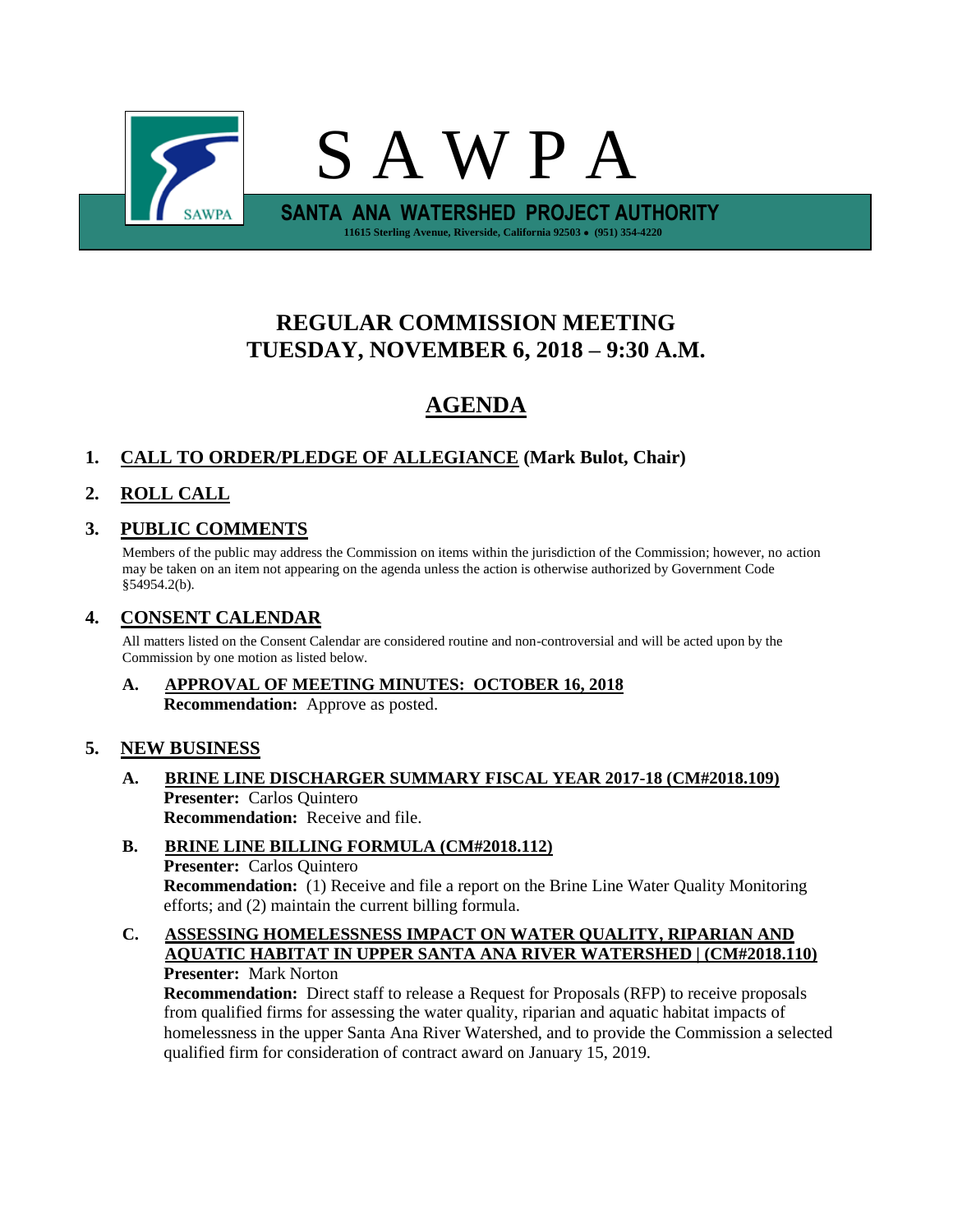### **D. SANTA ANA SUCKER HABITAT PROTECTION AND BENEFICIAL USE ENHANCEMENT PROJECT – CONSTRUCTION COMPLETION (CM#2018.113) Presenter:** Ian Achimore **Recommendation:** Receive and file.

**E. FISCAL YEAR 2019-2020 AND FISCAL YEAR 2020-2021 BUDGET SCHEDULE (CM#2018.114) Presenter:** Karen Williams **Recommendation:** Receive and file.

## **6. INFORMATIONAL REPORTS**

**Recommendation:** Receive for information.

- **A. OWOW QUARTERLY STATUS REPORT: JULY 1, 2018 – SEPTEMBER 30, 2018 Presenter:** Mark Norton
- **B. ROUNDTABLES QUARTERLY STATUS REPORT: JULY 1, 2018 – SEPTEMBER 30, 2018 Presenter:** Mark Norton
- **C. UPDATE ON PA 22 COMMITTEE ACTIVITIES (CM#2018.111) Presenter:** Mark Norton
- **D. CHAIR'S COMMENTS/REPORT**
- **E. COMMISSIONERS' COMMENTS**
- **F. COMMISSIONERS' REQUEST FOR FUTURE AGENDA ITEMS**

## **7. CLOSED SESSION**

There were no Closed Session items anticipated at the time of the posting of this agenda.

## **8. ADJOURNMENT**

Americans with Disabilities Act: If you require any special disability related accommodations to participate in this meeting, call (951) 354-4230 or email kberry@sawpa.org. 48-hour notification prior to the meeting will enable staff to make reasonable arrangements to ensure accessibility for this meeting. Requests should specify the nature of the disability and the type of accommodation requested. Materials related to an item on this agenda submitted to the Commission after distribution of the agenda packet are available for public inspection during normal business hours at the SAWPA office, 11615 Sterling Avenue, Riverside, and available a[t www.sawpa.org,](http://www.sawpa.org/) subject to staff's ability to post documents prior to the meeting.

#### **Declaration of Posting**

I, Kelly Berry, Clerk of the Board of the Santa Ana Watershed Project Authority declare that on Wednesday, October 31, 2018, a copy of this agenda has been uploaded to the SAWPA website at [www.sawpa.org](http://www.sawpa.org/) and posted at the SAWPA office, 11615 Sterling Avenue, Riverside, California.

 $\sqrt{s}$ 

Kelly Berry, CMC

\_\_\_\_\_\_\_\_\_\_\_\_\_\_\_\_\_\_\_\_\_\_\_\_\_\_\_\_\_\_\_\_\_\_\_\_\_\_\_